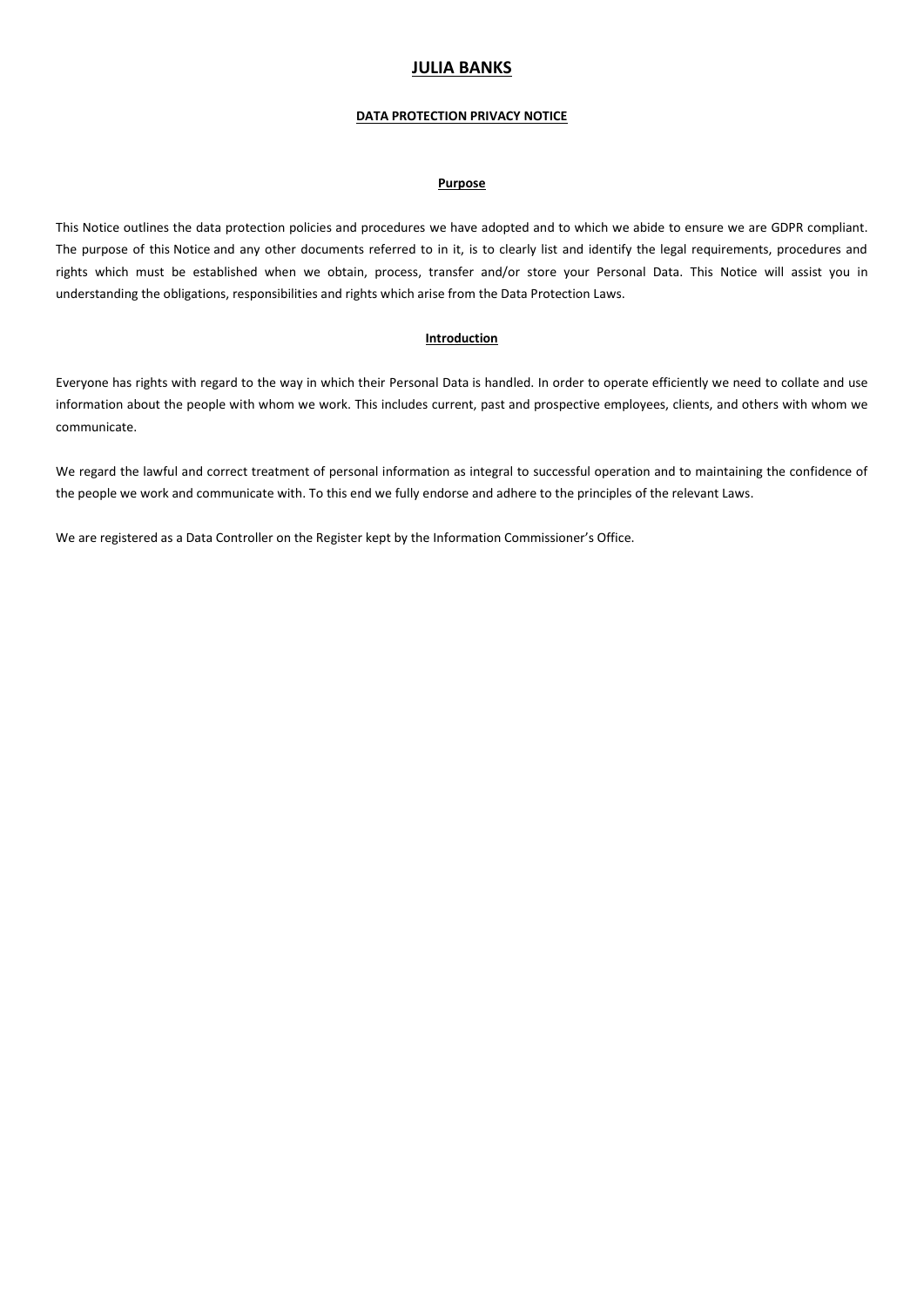# **Definitions in this Privacy Notice**

| Data:                     | Information stored electronically, on a computer, server or in certain paper-based filing systems.                                                                                                                                                                                                                                                                                                         |
|---------------------------|------------------------------------------------------------------------------------------------------------------------------------------------------------------------------------------------------------------------------------------------------------------------------------------------------------------------------------------------------------------------------------------------------------|
| Data                      |                                                                                                                                                                                                                                                                                                                                                                                                            |
| Controller:               | Julia Banks has determined the purposes for which, and the manner in which, your Personal Data is processed. The Data<br>Controller has overall responsibility for compliance with the Data Protection Laws. Any questions about the operation of<br>this Notice or any concerns that the Notice has not been followed should be referred in the first instance to Julia Banks at<br>Julia@juliabanks.com. |
| Privacy                   |                                                                                                                                                                                                                                                                                                                                                                                                            |
| Manager:                  | Julia Banks is the appointed officer who is responsible for awareness-raising, training staff and informing and advising the<br>Data Controller, Data Processors and Data Users how to ensure compliance with the enactments, and to monitor that<br>compliance. Julia Banks can be contacted at Julia@juliabanks.com.                                                                                     |
| Data                      |                                                                                                                                                                                                                                                                                                                                                                                                            |
| Processor:                | Any person or organisation that is not a Data User that processes Personal Data on our behalf and in accordance with our<br>specific instructions. Our staff will be excluded from this definition but the definition could include suppliers who handle<br>Personal Data on our behalf.                                                                                                                   |
| Data                      |                                                                                                                                                                                                                                                                                                                                                                                                            |
| Subjects:                 | All living individuals about whom we hold Personal Data. All Data Subjects have legal rights concerning the processing and<br>storage of their personal information.                                                                                                                                                                                                                                       |
| Data Users:               | Our employees whose work involves processing your Personal Data. Data users are responsible for the proper use of the<br>data they process and must protect the data they handle in accordance with this Notice.                                                                                                                                                                                           |
| The                       |                                                                                                                                                                                                                                                                                                                                                                                                            |
| <b>Enactments:</b>        | The Data Protection Act 1998 (the Act) up to and until 25 May 2018 after which The General Data Protection Regulations<br>2017 (GDPR) will apply, both of which regulate the way in which all Personal Data is held and processed.                                                                                                                                                                         |
| Personal                  |                                                                                                                                                                                                                                                                                                                                                                                                            |
| Data:                     | Information which can be used to directly or indirectly identify a living individual.                                                                                                                                                                                                                                                                                                                      |
| Processing:               | Any activity in which the data is used, including (but not limited to) obtaining, recording, organising, amending, retrieving,<br>using, disclosing, erasing, destroying and/or holding the data. The term "processing" also includes transferring Personal<br>Data to third parties.                                                                                                                      |
| <b>Supervisory</b>        |                                                                                                                                                                                                                                                                                                                                                                                                            |
| <b>Authority:</b>         | The Authorised Body which is empowered to govern and manage how the GDPR is implemented and abided by in a<br>particular EU state. In the case of the UK the Supervisory Authority is the: Information Commissioner's Office.                                                                                                                                                                              |
| <b>Sensitive Personal</b> |                                                                                                                                                                                                                                                                                                                                                                                                            |
| Data:                     | This includes information about a person's race, ethnicity, political opinions, convictions, religion, trade union membership,                                                                                                                                                                                                                                                                             |

physical and/or mental health, and sexual preference. Sensitive Personal Data can only be processed with the express written consent of the person concerned.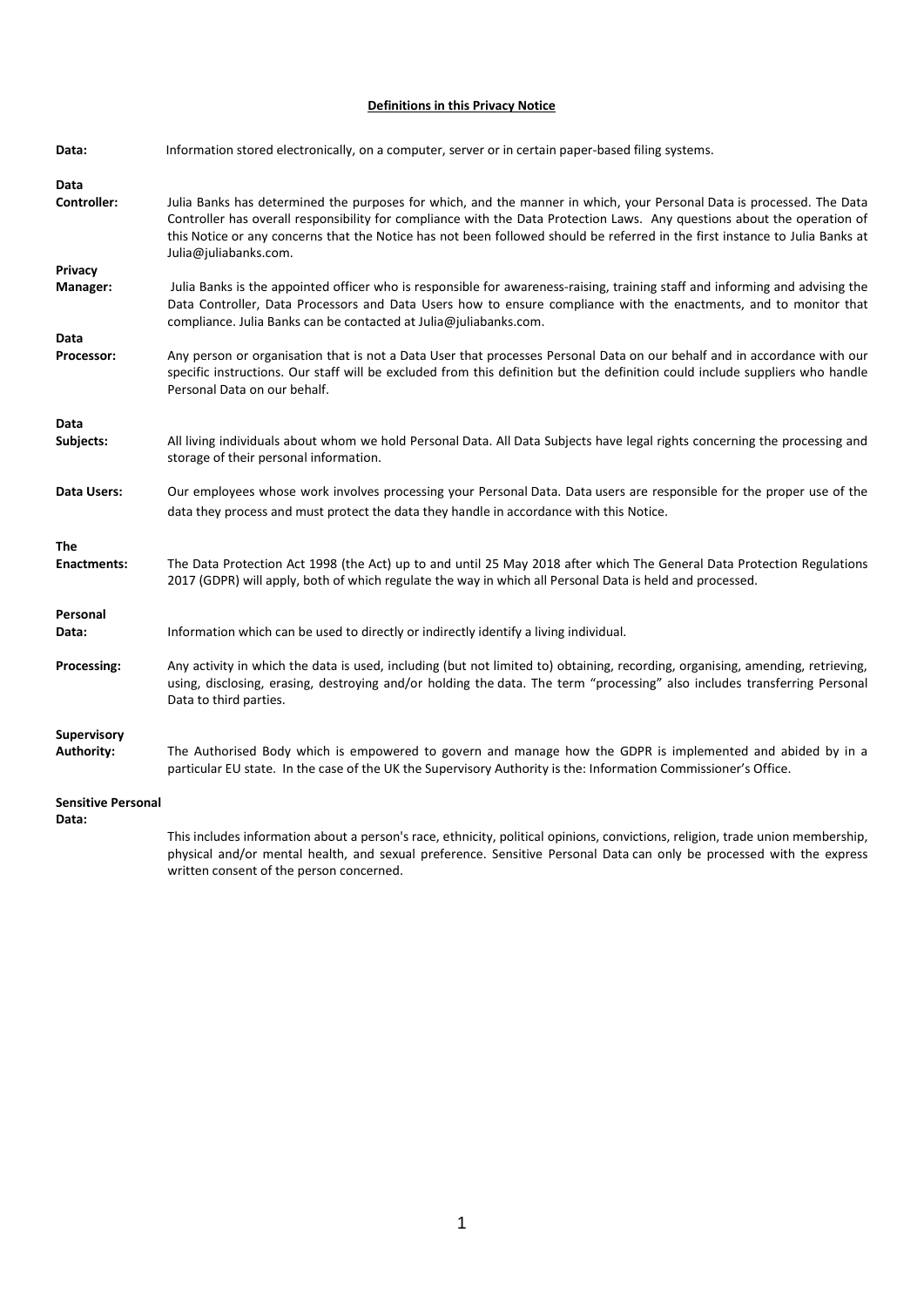#### **Notice Statement**

In accordance with the GDPR anyone processing Personal Data must comply with the six principles of good practice. These provide that Personal Data must:

- 1. be processed fairly, lawfully and transparently;
- 2. only be used for the purpose for which it was collected;
- 3. be adequate, relevant and not excessive for the purpose for which it is being processed;
- 4. be accurate and kept up-to-date;
- 5. not be kept longer than necessary to fulfil the purpose of its collection; and
- 6. be kept secure and protected from unauthorised processing, loss, damage or destruction [which includes the data not being transferred to a country or territory outside the European Economic Area unless the Personal Data is adequately protected and/or consent of the Data Subject has been provided].

## **1. Fair, Lawful and Transparent Processing**

For Personal Data to be processed lawfully, the basis for the processing must be one of the legal grounds set out in the Enactments. These include, among other things, your written consent to the processing, or that the processing is necessary for the performance of our bookkeeping contract with you.

In the event we collect Personal Data directly from you, this Notice should assist in informing you about:

- **1.1** The purpose or purposes for which we intend to process your Personal Data.
- **1.2** The types of third parties, if any, with which we may share or disclose your Personal Data.
- **1.3** The means with which you can limit our processing and disclosure of your Personal Data.

If we receive Personal Data about you from other sources, we will provide you with this information as soon as possible thereafter.

When sensitive Personal Data is being processed, additional conditions and securities must be in place to ensure protection.

#### **2. Processing for Limited Purposes**

In the course of our business, we shall process the Personal Data we receive directly from you (for example, by you completing forms, sending us papers or from you corresponding with us by mail, phone, email or otherwise) and your Personal Data which we receive from any other source.

We shall only process your Personal Data to fulfil and/or enable us to satisfy the terms of our obligations and responsibilities in our role as your Bookkeeper or for any other specific purposes permitted by the Enactments. Should we deem it necessary to process your Personal Data for purposes outside and/or beyond the reasons for which it was originally collected, we will contact you first, to inform you of those purposes and our intent and may also apply for your consent.

#### **3. Adequate, Relevant Non-Excessive Processing**

We will only collect and process your Personal Data as required to fulfil the specific purpose/s of our contract and agreements with you.

### **4. Accurate and Up-To-Date Data**

We shall ensure that all Personal Data held is accurate and up-to-date and will check the accuracy of any Personal Data at the point of collection and at regular intervals afterwards. If you become aware that any of your Personal Data is inaccurate, you are entitled to contact us and request that your Personal Data is amended. We will take all reasonable steps to destroy or amend inaccurate or out-of-date data.

### **5. The Timely Processing of the Data**

We will not keep Personal Data longer than is necessary for the purpose or purposes for which it was collected. Once Personal Data is no longer required, we will take all reasonable steps to destroy and erase it.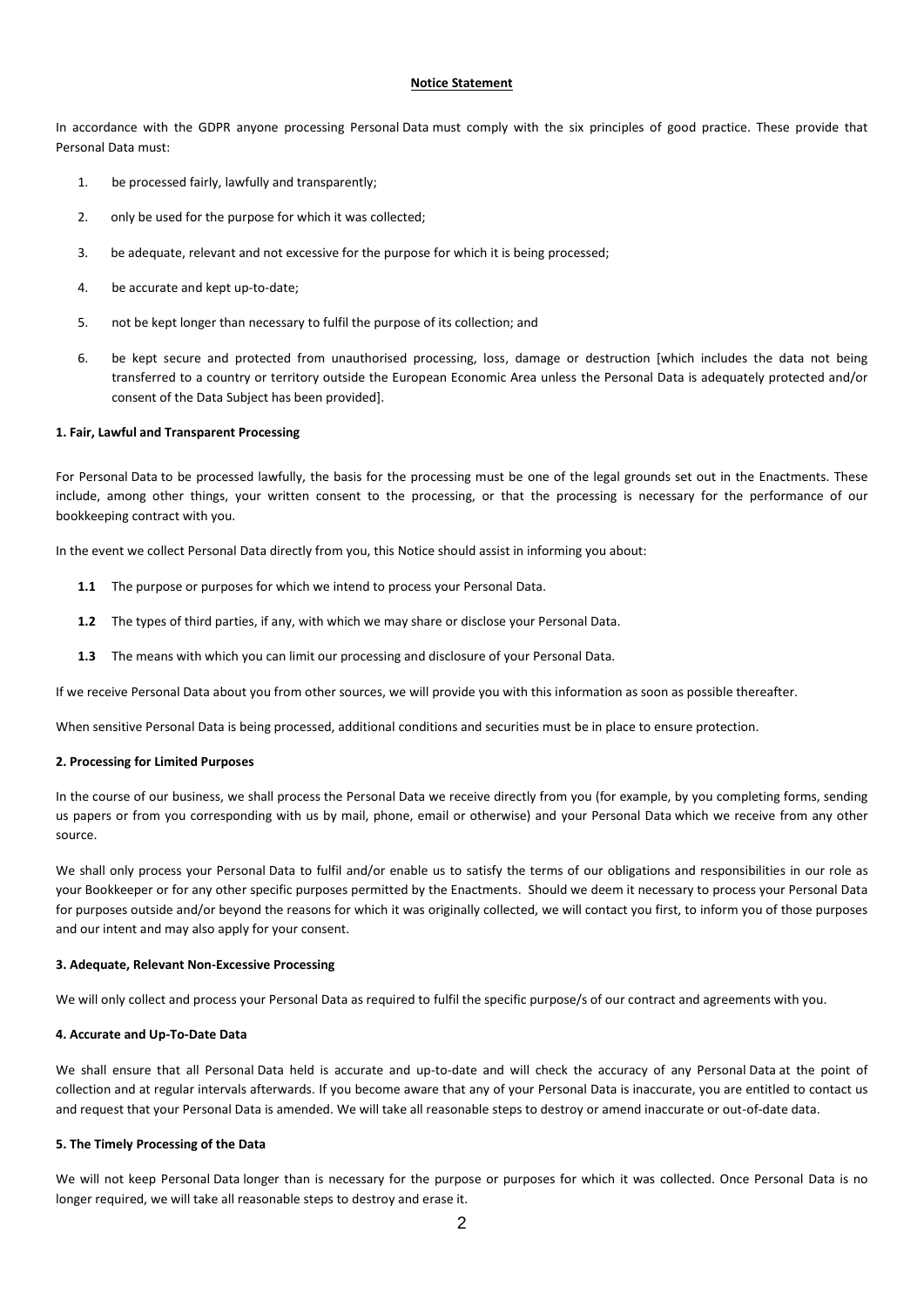#### **6. Keeping Your Personal Data Secure**

Our employees and contracted personnel are bound to our privacy policies, procedures and technologies which maintain the security of all your Personal Data from the point of collection to the point of destruction.

We maintain data security by protecting the confidentiality, integrity and availability of your Personal Data, and when we do so we abide by the following definitions:

- **6.1** Confidentiality: We ensure that the only people authorised to use your Personal Data can access it.
- **6.2 Integrity:** We will make certain that your Personal Data is accurate and suitable for the purpose for which it is processed.
- **6.3 Availability:** We have established procedures which mean only our authorised Data Users should be able to access your Personal Data if they need it for authorised purposes.

We also maintain security procedures which include, but are not limited to:

- **6.4** Methods of disposal. Paper documents containing Personal Data are shredded and digital storage devices shall be physically destroyed when they are no longer required.
- **6.5** Data Users shall be appropriately trained and supervised in accordance with this Notice which include requirements that computer monitors do not show confidential information to passers-by and that Data Users log off from or lock their PC/electronic device when it is left unattended.
- **6.6** Our computers have appropriate password security, boundary firewalls and effective anti-malware defences. We routinely back-up electronic information to assist in restoring information in the event of disaster.
- **6.7** Julia Banks will ensure that this Notice is kept updated in response to any amendments to the Law.

We shall take appropriate security measures against unlawful and/or unauthorised processing of Personal Data, and against the accidental loss of, or damage to, your Personal Data.

We shall only transfer your Personal Data to a Data Processor (a Data User outside our business) if the Processor agrees to comply with our procedures and policies, or if the Processor puts in place security measures to protect Personal Data, which we consider adequate and are in accordance with the Enactments.

#### **Transferring the Personal Data out of the EEA**

We shall only transfer any Personal Data we hold to a country outside the European Economic Area ("EEA"), if one of the following conditions applies:

- The country to which your Personal Data shall be transferred ensures an adequate level of protection and can ensure your legal rights and freedoms.
- You have given your consent that your Personal Data is transferred.
- The transfer is necessary for one of the reasons set out in the Enactments, including the performance of a contract between you and us, or to protect your vital interests.
- The transfer is legally required on important public interest grounds or for the establishment, exercise or defence of legal claims.
- The transfer is authorised by the ICO and we have received evidence of adequate safeguards being in place regarding the protection of your privacy, your fundamental rights and freedoms, and which allow your rights to be exercised.

The Personal Data we hold may also be processed by staff operating outside the EEA who work for us or for one of our suppliers. Those Data Users may be engaged in, among other things, the fulfilment of contracts with you, such as the processing of payment details and/or the provision of support services.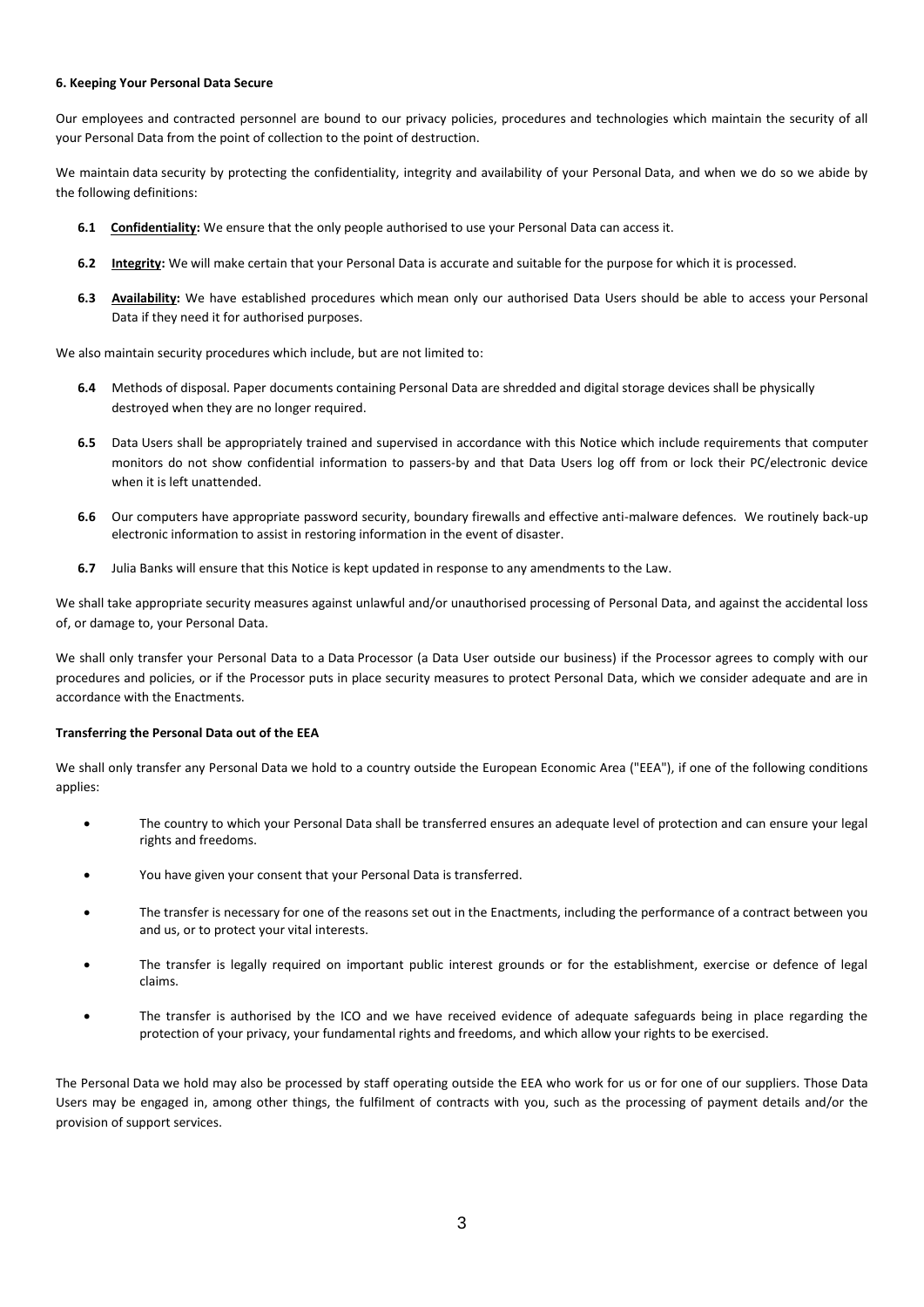### **How We Will Use Your Personal Data**

We will only collect and process your Personal Data to the extent that it is needed to fulfil our operational and contractual needs or to comply with any legal requirements.

We shall access and use your Personal Data in accordance with your instructions and as is reasonably necessary:

- to fulfill our contractual obligations and responsibilities to you;
- to provide, maintain and improve our bookkeeping services;
- if we intend to use your Personal Data for the advertising and marketing of our services and/or the services of our affiliates. We shall seek your separate express consent and you are entitled to opt out of these services at any time; and
- to respond to your requests, queries and problems;
- to inform you about any changes to our services and related notices, such as security and fraud notices.

## **When We May Share Your Personal Data**

There are times when we may need to share your Personal Data. This section discusses how and when we might share your Data.

In the course of us fulfilling our role as your bookkeeper it will be necessary for us to disclose your Personal Data in certain situations:

- In our role as your bookkeeper we may need to share your Personal Data with certain bodies to fulfill our contract with you such as your suppliers, contractors and sub-contractors, HMRC, ICB and other governmental, regulatory bodies.
- We use accounting software providers to process electronic data, including Personal Data. These providers state that they are GDPR compliant and/or apply equivalent/adequate safeguards.
- There may also be situations in which it is necessary for us to disclose your Personal Data to other third parties, which include but are not limited to: ICB, HMRC or other third party in order to comply with supervisory, regulatory and legal requirements and crime prevention.
- If we are under a duty to disclose or share your Personal Data in order to comply with any legal obligation, lawful requests, court orders and legal process.
- To enforce or apply any contract or other agreement with you.
- To protect our rights, property, or safety and that of our employees, members, or others, in the course of investigating and preventing money laundering and fraud.

#### **Your Rights and Requests Concerning Your Personal Data**

We will process and manage all your Personal Data in line with your rights; in particular your rights to:

- request access to any data we hold about you;
- prevent the processing of your Personal Data for direct-marketing purposes, if so instructed;
- ask to have inaccurate Personal Data amended;
- be forgotten, and have all relevant Personal Data erased (subject to our overriding legal obligations);
- prevent processing which is likely to cause damage or distress to you or anyone else;
- request certain restrictions on the processing of your Personal Data;
- receive a copy of your Personal Data and/or request a transfer of your Personal Data to another Data Controller;
- not be subject to automated decision making;
- be notified of a data security breach which affects your rights and freedoms, without undue delay;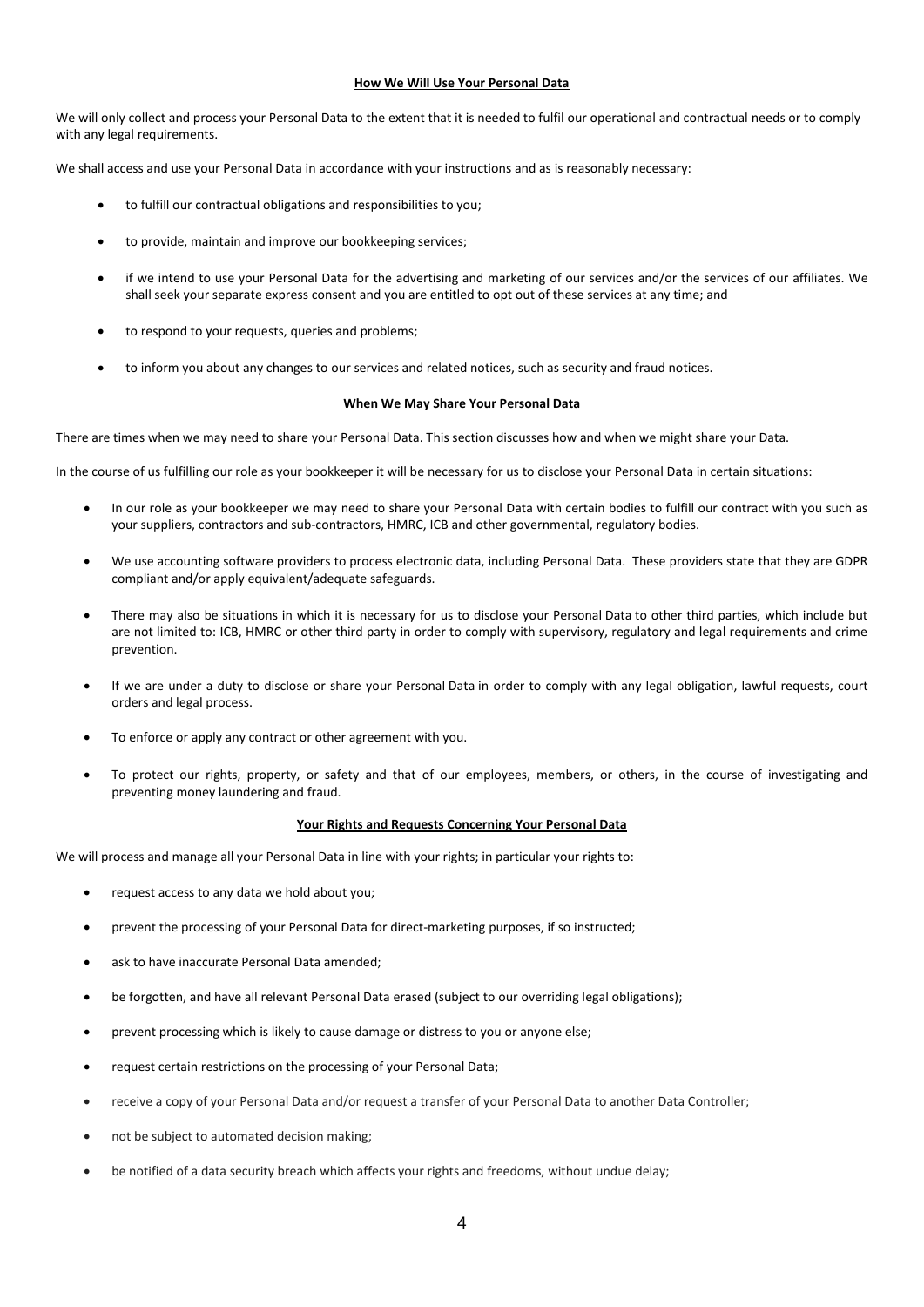- if you have provided your express consent that your Personal Data may be processed for marketing and advertising purposes, you are entitled to withdraw that consent. Such a withdrawal will not affect any processing of the data completed before consent was withdrawn; and
- to make certain requests to us concerning how your Personal Data is managed.

### **Access and Portability Requests**

You are entitled to request access to your Personal Data unless providing a copy would adversely affect the rights and freedoms of others.

You can also request information about the different categories and purposes of data processing; recipients or categories of recipients who receive your Personal Data, details on how long your Personal Data is stored for, information on your Personal Data's source and whether the Data Controller uses automated decision-making.

You also have "Data Portability" rights which includes the right to request a copy of your Personal Data be sent to you or transmitted to another Data Controller.

## **Correction Requests**

You are entitled to request we correct or complete your inaccurate or incomplete Personal Data without undue delay and we will update the information and erase or correct any inaccuracies as required.

#### **Erasure Requests**

You can exercise your "right to be forgotten" and can request we erase your Personal Data. Once receiving a request we must erase the Personal Data without delay, unless an exception applies that permits us to continue processing your data. Details of such exceptions are contained in the Enactments and include situations where we might need to retain the information to carry out our official duties and/or comply with legal obligations and/or for the establishment of exercising or defending legal claims, or it is in the public interest to retain your Personal Data.

### **Restriction Requests**

You may request restrictions be applied to the processing of your Personal Data for some specific reasons such as you contest the accuracy of the data, the processing is unlawful or if we no longer need to process your Personal Data. You can also request restrictions be applied if the processing is being done for public interest or third party reasons.

If such a request is received we can continue to store your Personal Data, but may only process it under certain circumstances, such as: you give consent for us to continue processing your data, we need to establish, exercise, or defend legal claims or we need to protect the rights of another individual or legal entity or for important public interest reasons.

#### **Objection Requests**

You may also object to your Personal Data being processed under certain circumstances, including for direct marketing purposes and profiling related to direct marketing.

If we receive such an objection we will stop processing your Personal Data unless we can show a compelling legitimate ground for processing your Personal Data which overrides your interests and the basis of your request.

#### **Your Telephone Queries and Requests**

When receiving telephone enquiries, in which Personal Data is requested we will only verbally disclose Personal Data held on our systems if we can confirm the caller's identity so as to ensure that the data is only given to a person who is entitled to receive it.

We may suggest that a caller put their request in writing to assist in establishing the caller's identity, and to enable us to clearly record the nature of the request and to assist in further identity checks.

If we have reasonable doubts about the identity of the person making the request, we may request additional information to confirm the caller's identity.